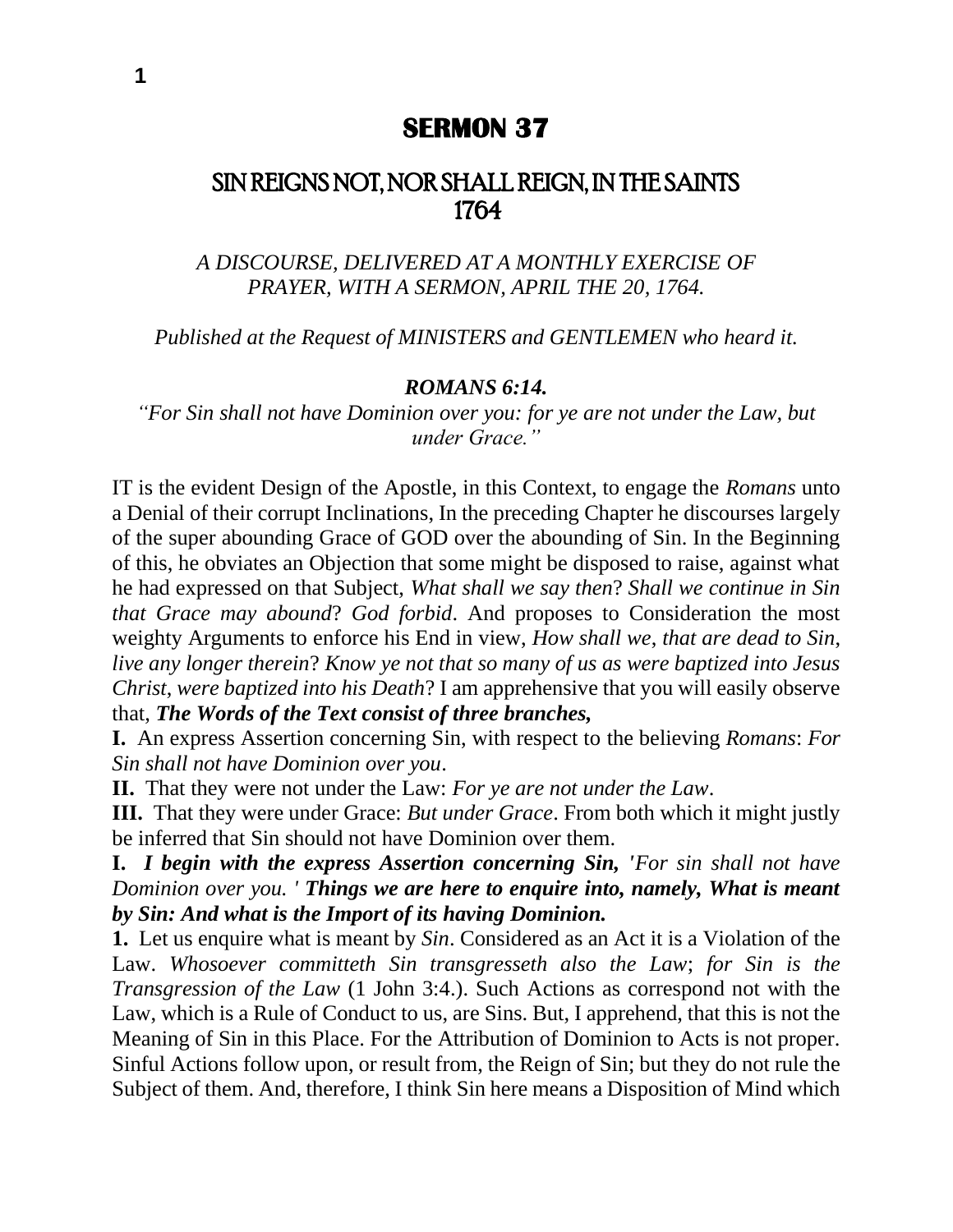is contrary to the Law, and is a Spring of evil Acts. And it is clear to me, that the Apostle uses the Term Sin in this Sense frequently. Thus, he does several Times in this Context, *Let not Sin reign in your mortal Body*, *that ye should obey it in the Lusts thereof*. With what Propriety can Lusts be attributed to Actions? To an evil Disposition they may, which consists of numerous Lusts, and the Gratification of those Lusts is yielding Obedience to that Disposition: *Neither yield ye your Members as Instruments of Unrighteousness unto Sin*. To yield our Members as Instruments of Unrighteousness, is acting agreeably to that evil Disposition, which is in us, called Sin by the Apostle. And in the seventh Chapter he designs by Sin, not criminal Actions, but a corrupt abiding Principle from which they flow: *Sin takes Occasion by the Commandment*: not as an Act, but as a Source of Actions; *Sin dwelt in him*. Actions are transient and passing, but that which the Apostle calls Sin had Residence in him, and therefore by it must be understood an evil Disposition, or corrupt Habits, and not sinful Actions. The same that he names *Flesh*, and *wherein dwelt no good Thing*, and out of which nothing that is good can possibly be educed. From all which it is exceedingly clear, that Sin is to be interpreted of an impure Fountain, from whence spring criminal Acts.

**2.** I am to *enquire* what is the Import of Sin having *Dominion*. This Assertion, *Sin shall not have Dominion over you*, plainly suggests, that they were Subjects of it, or that it had a Being in them. I know that some have made large Pretensions to extraordinary Holiness, and have boasted of being very nearly, if not wholly free from the Presence and Working of Evil in their Hearts, which is not the Effect of their Eminency in Holiness, but is an Evidence of much Unacquaintedness with themselves. True it is of every Believer, that he is holy and unholy, that he is *Spirit*  and also *Flesh*, the Subject of a pure and also of an impure Principle. There are two contrary Springs of Action in him: *If we say that we have no Sin we deceive ourselves*, *and the Truth is not in us* (John 1:8.). Such as imagine themselves to be very near to Perfection, and can say to others, with an Air of Contempt, *Stand by thyself*, *come not near to me*, *for I am holier than thou*, give melancholy Evidence not only of the Being, but also of the Power of Sin in them. Those who excel in Holiness, are best acquainted with, and are most humbled under a Sense of the natural Impurity of their Hearts.

The *Dominion* of Sin is its exercising Lordship over the Soul. So, the Word used is rendered: *The Kings of the Gentiles exercise Lordship over them* (Luke 22:25. (Oi  $\beta$ ασιλεί των Εθνων χυριευουσιν αυγων.). The whole Heart is in Subjection to it as a Tyrant when it reigns, the Soul being destitute of a contrary Principle to oppose it, and prevent its Sway. The Mind is darkened by it, and is incapable of framing proper Conceptions of spiritual Things. Such who are under the reigning Power of Sin, *have their Understandings darkened*, *their Minds are alienated from the Life of God through the Ignorance that is in them*. *They cannot know the Things of the Spirit of*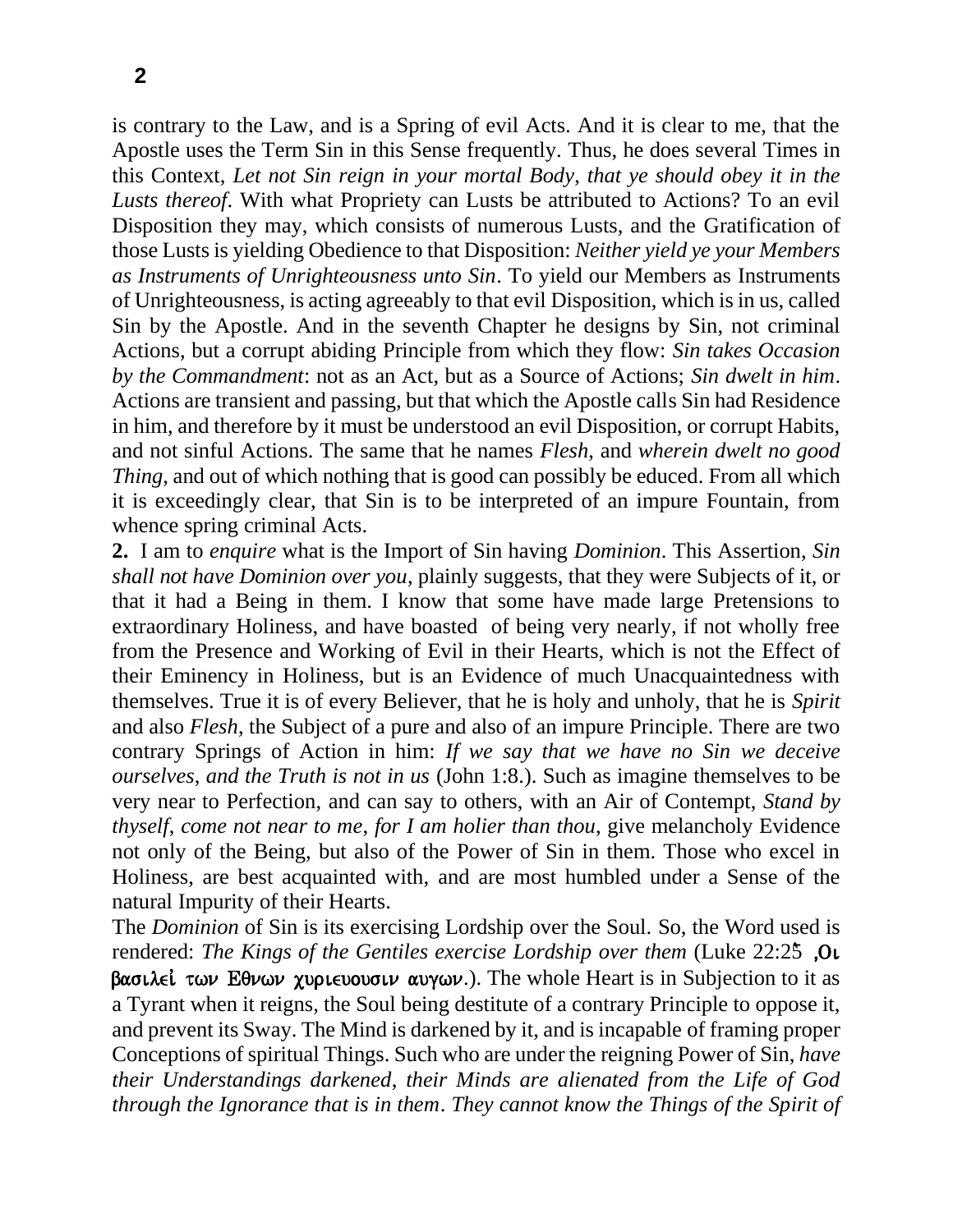*God*; though they are the highest *Wisdom*, to them they are *Foolishness*. It as also a constant Spring of vain Thoughts: *The Imagination of the Thought of the Heart is evil*, *only evil*, *and continually*, when Sin possesses Dominion in a Person. It prevents holy Conceptions, and introduces a Crowd of unholy ones perpetually, the Mind being never free from its powerful Influence. The Will is also determined by Sin in its Acts, when it reigns. This corrupt Principle causes the Will to refuse what is Good, and to make Choice of Evil. There is in it an Aversion to Holiness, and a constant prevailing Inclination to unholy Acts. It is the Subject of a Reluctancy to Obedience, and of a fixed Propensity to Disobedience. This determining Influence of Sin upon the Will is that Lordship which it exercises as a reigning Principle. If the Will is not in Subjection to Sin, it hath not Dominion. War and captivate it may, but rule it cannot; an habitual Opposition to Sin in the Will, is a full Evidence that it doth not possess a governing Power over the Soul.

Farther, the Affections are carnal, and inordinate. Sin as a reigning Principle causes them to tend, in a strong manner, towards vain Objects, and keeps them fixed thereon. All the Passions are irregular and exorbitant. So that there is no Pleasure taken in what is good, but Vanity and Folly are the pleasing Entertainments which a Man who is under the Dominion of Sin eagerly seeks after, and tires not in the Pursuit of. In these Things consists the Reign of Sin. If it prevents not holy Thoughts springing up in the Mind, nor spiritual Desires in the Will, neither a Tendency towards what is heavenly in the Affections, it hath lost its Dominion, notwithstanding its continued Subsistence in the Soul. If Sin is deprived of its Rule, it will never recover its reigning Power, with what Violence so ever it may act its Part. This is the important Truth which the Apostle positively asserts, for the Encouragement of Believers.

#### **II.** *The Saints are not 'under the Law.' Here we must consider the Law, who are under it, and its Insufficiency to take away, or subdue the reigning Power of Sin.*

**1.** Let us consider *the Law.* I shall not take up your Time in shewing that the ceremonial Law is not designed, it being very evident that the moral Law, or Covenant of Works, is here intended; which consists of Precepts, an important Promise, and a very awful Threatening.

**(1.)** It consists of Precepts. And they are comprehended summarily in two general Commands. One is this: *Thou shalt love the Lord thy God with all thy Heart*, *with all thy Mind*, *and with all thy Strength*. *This is the first and great Commandment*. And the other is like unto it, namely, *Thou shalt love thy Neighbor as thyself*. *On these two Commandments hang all the Law and the Prophets*. *Love is the fulfilling of the Law*. They comprise the Whole of our Duty to GOD and our Neighbor. The former includes in it, a holy Reverence and Adoration of GOD, Dependence on Him, Gratitude to Him, Submission and Obedience to his Will in all Things. The latter is also very comprehensive, *Love worketh no Ill*. We are under Obligation not to injure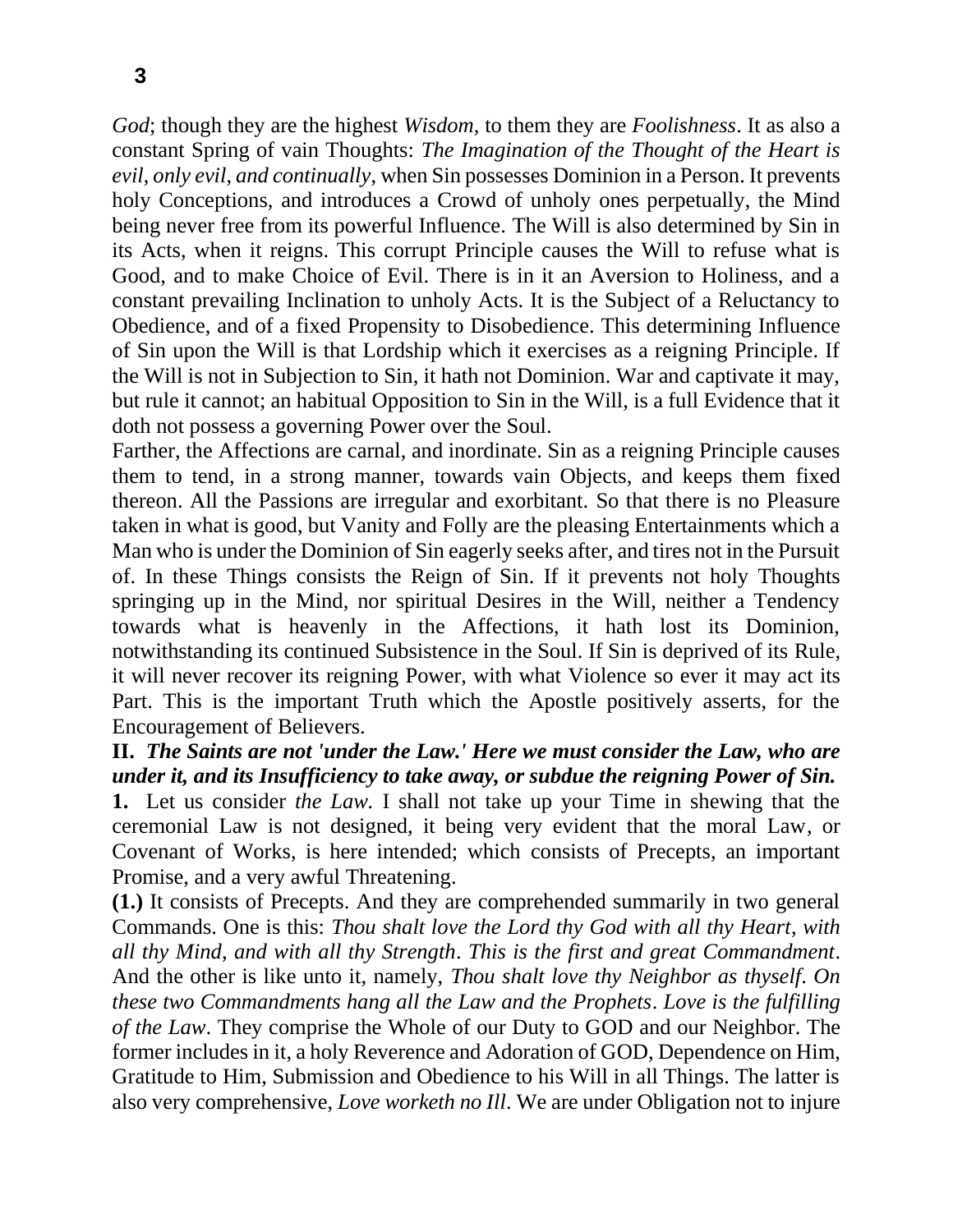our Neighbor in his Person, Property, or Character; on the contrary it is our Duty to be strictly equitable and just in all our Actions towards him, and this Command obliges us to perform good and kind Offices, to exercise Benevolence, Sympathy and Compassion, in all our Conduct. These Precepts are worthy of GOD, suitable to his infinite Holiness, Goodness and Wisdom, and a constant punctual Obedience to them in their utmost Extent, is ft and reasonable.

**(2.)** The Law contains an important Promise in Case of Obedience, namely, the Enjoyment of Life: *The Man that doth them shall live in them*. It is agreeable to the Purity of GOD to approve of Innocence and Obedience, and therefore he will never treat the innocent and obedient Creature with Severity, and consequently such a Creature, according to the legal Constitution, cannot be deprived of the Continuance of that Good which the Promise of Life comprises.

**(3.)** A very awful Threatening is annexed to the Law, in Case of Disobedience. It hath a penal Sanction, which is Death; *The Soul that sins shall die*, is the Language of it. *The Wages of Sin is Death*, not only corporal, but also eternal, according to the Law. Obey and live, sin and die, are the Terms of the Covenant of Works: which Constitution is just and equal. It is becoming the Goodness of GOD to continue to an innocent obedient Creature the Enjoyment of Life, and it is agreeable to his Justice to punish a guilty disobedient Creature with Death.

**2.** All who are under the Dominion of Sin, are *under* the Law. Every unregenerate Man is under the Covenant of Works. The Elect, as well as the Non-elect, are under it, without Distinction. For that Covenant was made with *Adam*, as the Head and Representative of all his natural Descendants, and therefore all Men were included in that Covenant. *Whatsoever Things the Law saith*, *it saith to them that are under the Law*, *that every Mouth may be stopped*, *and all the World may become guilty before God*. Though Election to Salvation secures unto its Objects a Deliverance from that Covenant, it did not prevent, but necessarily supposes, their coming under this legal Constitution with the other Part of Mankind, from among whom they were chosen. Every Man in whom Sin reigns, is the Subject of the Law, as a Covenant. And it exhibits a Charge of Guilt, and denounces dreadful Menaces against him. Even such as are virtuous and religious in their Deportment, being under the Reign of Sin, they are under the Law in its Charges and Threatening's. The Apostle *Paul*, when unregenerate, was virtuous and religious in his Conduct, and yet he was then under the Law. He behaved himself in such a manner that those who had Opportunity of knowing him best, could not charge him with sinful Neglects nor criminal Acts. For, *as touching the Righteousness, which is in the Law*, *he was blameless*. Notwithstanding that, he was under the Dominion of Sin, and in Subjection to the Law as a Covenant, and condemned by it; as all are in whom Sin rules. But Believers, or such in whom Sin is deprived of its Dominion, they are not under the Law, that is to say, as in the Form of a Covenant, promising Life on Condition of Obedience, and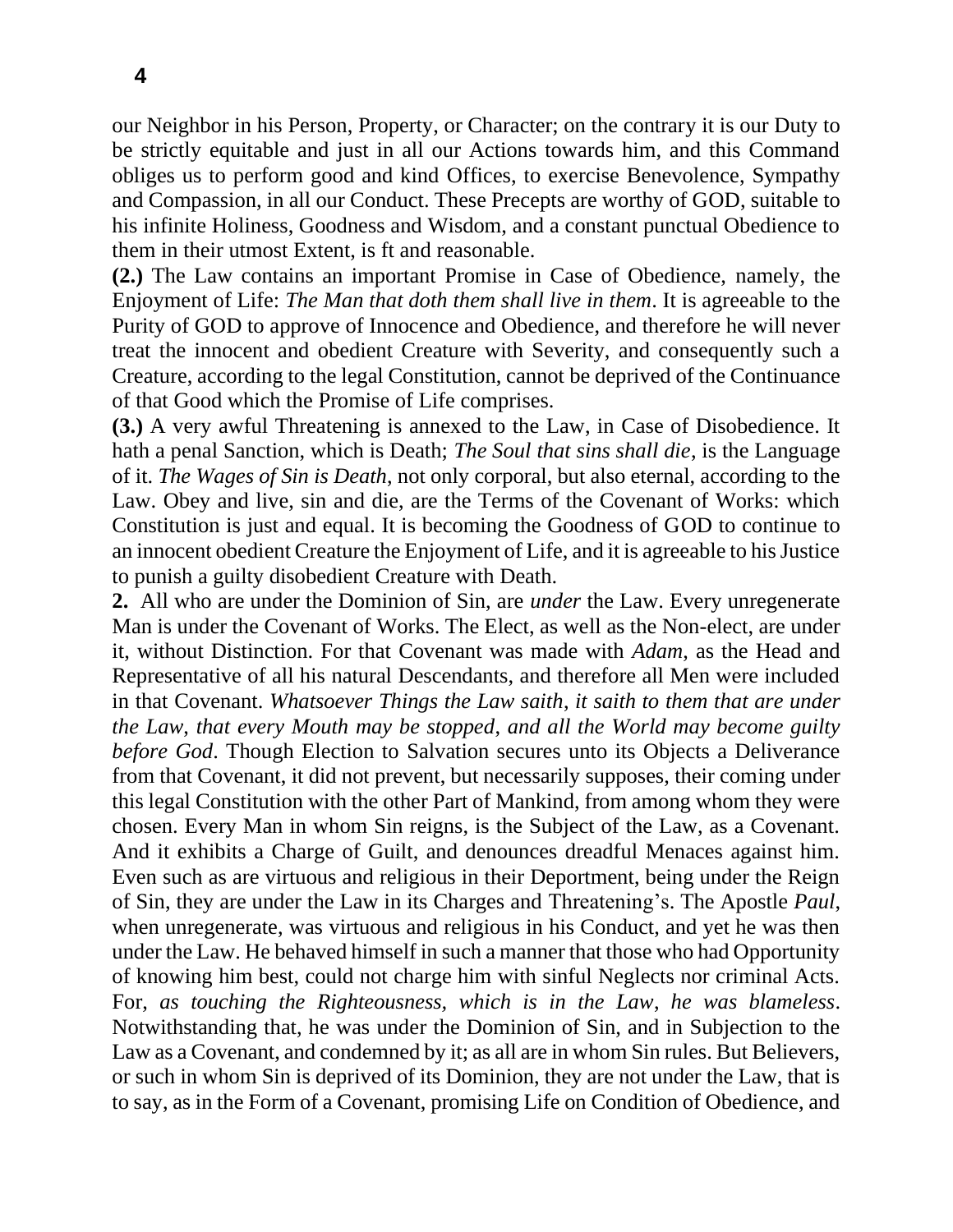threatening Death on Account of Disobedience. Under it they are as a Law, but not as it hath a penal Sanction annexed to it. They are *dead* to it as such by *the Body of Christ*, and it is *dead* to them. Indeed, they *are not without Law to God*, *but under the Law to Christ*. Some perhaps may say, Will not the Law subdue and keep Sin under, as it promises Life unto Obedience, and threatens Death for the Breach of its Precepts? Is not Man a reasonable Creature? and is it not agreeable to Reason to desire the Enjoyment of Good, and to avoid, if possible, the Suffering of Evil? What can be a more powerful Motive to engage unto the Practice of Duty, than the Hope of receiving a Reward is? And what can have a stronger Influence on the Mind to decline the Practice of Sin, than a Dread of its penal Consequences? Why therefore is it assigned as a Reason that Sin should not have Dominion over the *Romans*, Because they were not under the Law? In answer to these Inquiries I proceed to shew,

**3.** The Insufficiency of the Law to conquer and subdue Sin, as a reigning Principle. It convinces of Sin, and condemns for it. *By the Law is the Knowledge of Sin*. Lust in the Heart becomes known, by this Prohibition in the Law, *Thou shalt not covet*. It discovers what Actions are good, and what Actions are evil. Besides, the Law condemns all Sin, both in Heart and Life. More than there two Things respecting Sin it cannot do. For to convince and to condemn, is all that the Law is able to perform. It cannot change the Disposition of the Mind, that remains the same under a legal Conviction, and the most terrifying Apprehensions of that Curse unto which Sin subjects a Man. It is the Nature of Sin *to take Occasion by the Commandment to work all Manner of Concupiscence*. The Promise of Life will not allure or entice unto Obedience, nor will the Threatening of Punishment, deter from Disobedience. The Law may fll the Mind with Consternation and Terror by its Menaces, but it will never amend its Disposition to Evil. Nay, the Execution of Punishment threatened will never produce in the Soul a Liking to Holiness, and a Disinclination to Sin. The Will is in the Interest of Sin, when it reigns; and therefore, there is not in it a Reluctance to Sin as Sin. Could Sin and its Consequences be separated, a Person under its Dominion would make no Difficulty of obeying its Dictates. I am not afraid to say that we are like the Devil, when Sin reigns in us: He *believes and trembles*, but he cannot love. The Penalty he suffers begets not the least Inclination to Holiness, nor Aversion to Sin. We also may believe and tremble, under a Sense of divine Wrath, but we cannot love. Suffering the greatest Penalty, though ever so long continued, will not make us better in the Temper of our Minds.

No Provision is made in the Covenant of Works for taking away the reigning Power of Sin. So long therefore, as a Man is under that Covenant, Sin will retain its Dominion in the Heart. All unregenerate Persons are under the Law, and it is their Duty to live unto GOD according to it. But I am lure, that Faith in CHRIST for Salvation, evangelical Repentance, and Gospel Obedience, are not Duties contained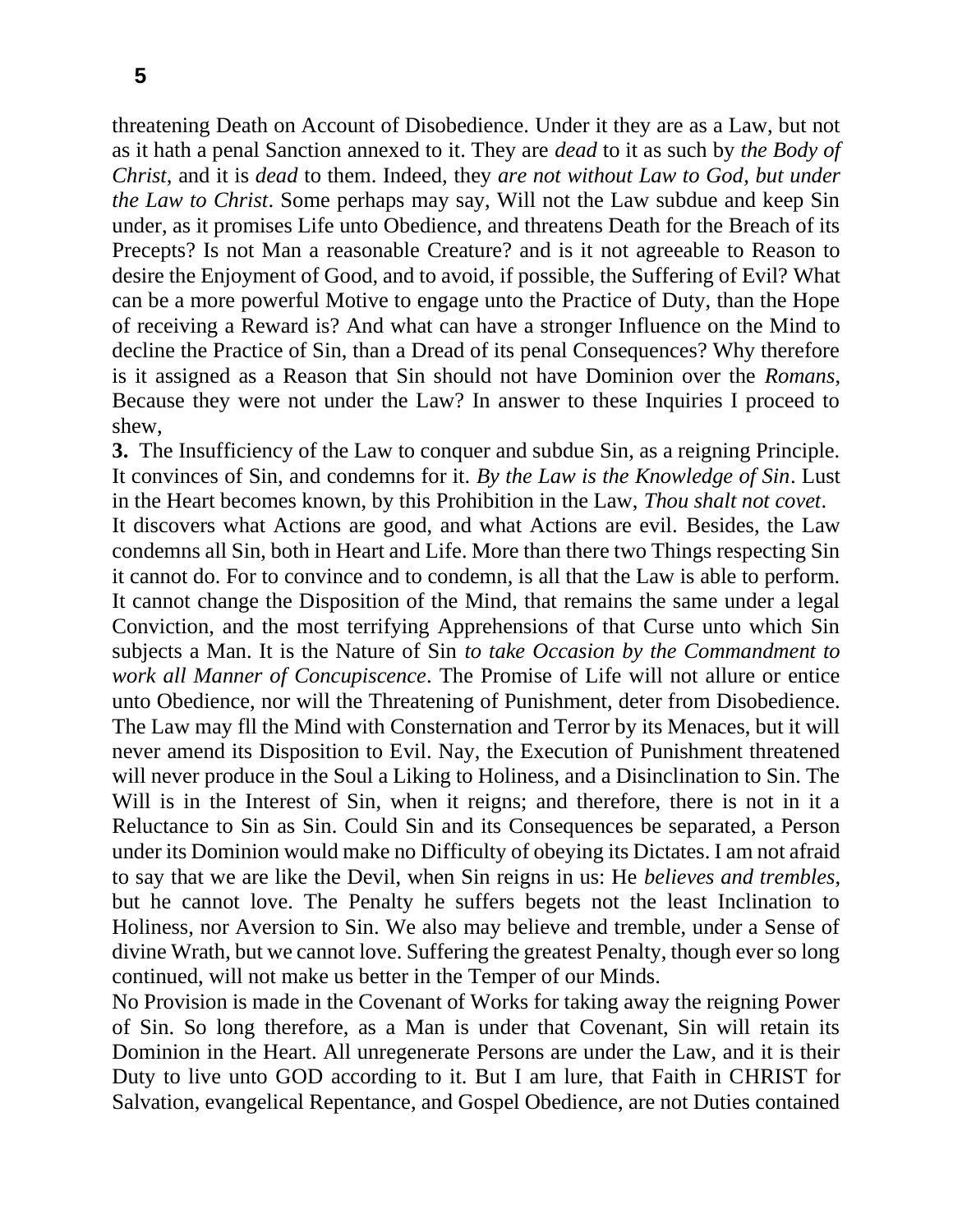therein. Against which I have known it objected, that if so, then it is the Duty of Sinners to work for Life, which they are naturally inclined to do. This is so weak an Objection that it is strange it should be made by any Man of a tolerable Capacity. It is the Duty of Unbelievers and Believers to work, but it is not the Duty of either to work for Life, or with a View of obtaining Life thereby. *Adam* in his innocent State was allowed to expect the continued Enjoyment of Life by working; but his Breach of the Law cut off all Hope of obtaining Life by future Obedience. Right to Life being once forfeited by Sin, it can never be recovered by the Sinner, even though he should for the future yield a perfect Obedience to the Law. The Covenant of Works allows none that are under it to hope for Life, but upon the Foundation of an uninterrupted Obedience to all the Precepts it contains. And consequently, though the Obligation to work remains on Sinners, it by no means follows, that it is their Duty to work for Life: or with a View to obtain Life, even though they could perfectly obey the Law in all its Commands. A Right to Life being once forfeited by Disobedience, can never be recovered by the Transgressor; let his future Conduct be ever so regular and exact.

#### **III.** *Believers are 'under Grace.' Here I shall endeavor to shew what Grace is: what is meant by being under it: and that Grace will effectually prevent the Dominion of Sin over those who are under it.*

**1.** I am to shew what *Grace* is. GOD is benevolent and good to all his Creatures, as their Creator, Upholder, and Preserver. *He is good to all*; *his tender Mercies are over all his Works*. He made them all good and perfect in their Kind; such as it became his infinite Wisdom to make them: and suitably provided for their Sustentation: they all share in his Bounty. But Grace does not design this universal Benevolence and Goodness of GOD, as Creator; though some seem to have no other Notion of it: for a Deliverance from Sin, and the Effects thereof, springs not from that. If it did, every guilty sinful Creature would certainly be saved. No Sinner would ever perish if Salvation from Sin and its penal Consequences, took its Rise from this Benevolence, which is of universal Extent. The obedient Creature may expect from it the Enjoyment of Benefits, because it is agreeable to the Goodness of GOD to bestow Favors upon his Creatures, in Case they do not displease him by Disobedience. But it cannot be a Foundation of Hope to any who have by Sin demerited the Resentment of their Maker. If the essential Goodness of GOD directed him to treat a sinful Creature kindly, the Infliction of Punishment for Sin would be impossible to him. To suppose which is a gross Absurdity. For, if so, GOD could not act differently towards his Creatures, whatever Difference there might be in their Conduct towards him.

Grace designs special and peculiar Goodness, Favor which is absolutely free and sovereign. Divine Love, unto which Salvation from Sin owes it Rise, is without any Motive or Inducement in its Objects. GOD loves not Sinners because it is ft that he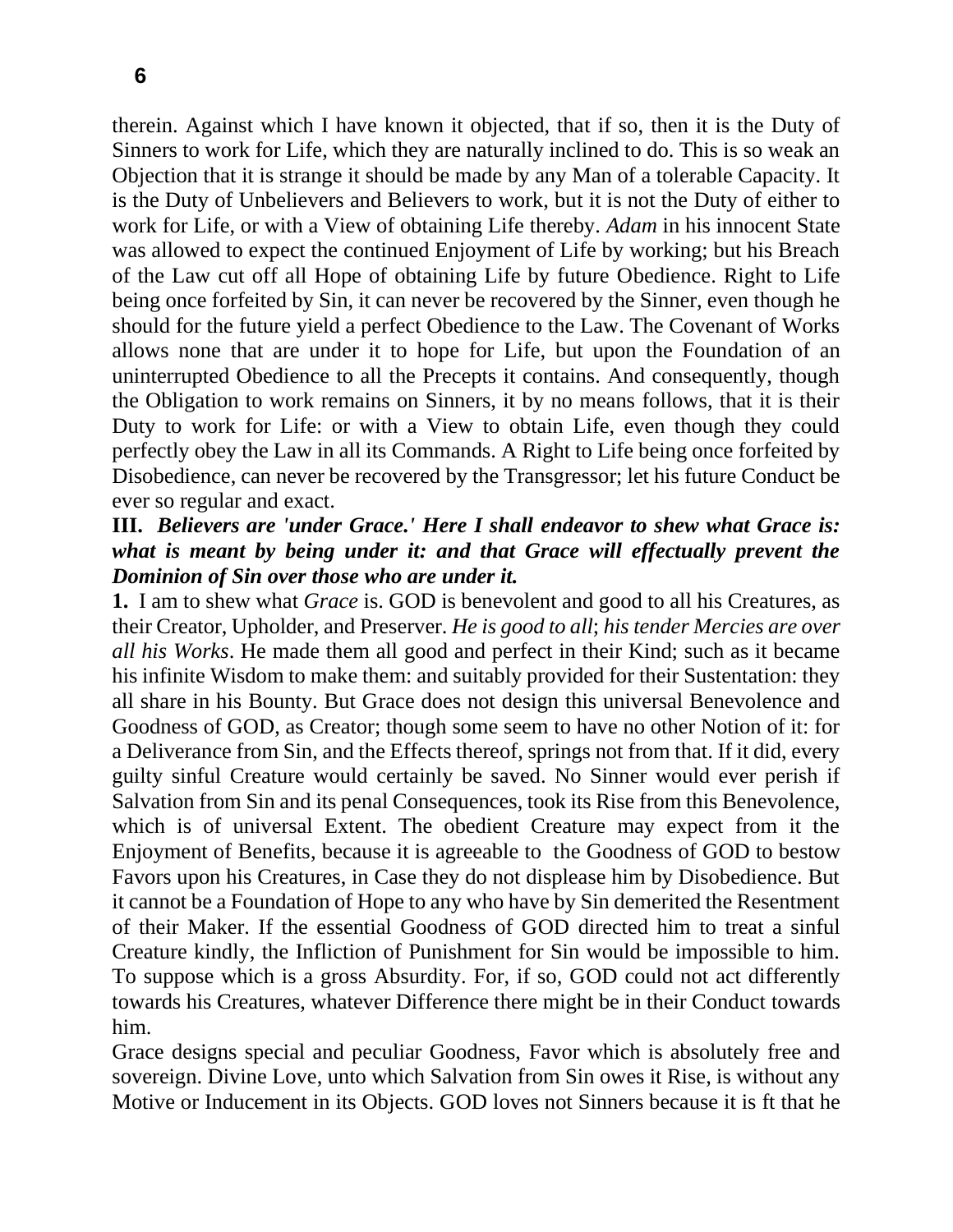should shew Kindness to them, but merely because it is his Pleasure. Grace and Works are incompatible in the Business of Salvation, as the strong and nervous Reasoning of the Apostle most clearly proves. *Even so then*, *at this present Time*, *there is a Remnant according to the Election of Grace*. *And if by Grace*, *then it is no more of Works*: *otherwise Grace is no more Grace*. *But if it be of Works*, *then is it no more Grace*, *otherwise Work is no more Work* (Romans 11:6, 7.). *By Grace are ye saved*, *through Faith*, *and that not of yourselves*, *it is the Gift of God*. *Not of Works*, *lest any Man should boast* (Ephesians 2:9.). The Persons beloved of GOD are not *better than others*. They are Subjects of the same Depravation. No good Disposition is in them, nor is a holy Obedience yielded by them. And therefore, it cannot reasonably be thought, that divine Favor towards them is occasioned by any amiable Qualities which they possess. Whatever spiritual Excellency is in them, it is the Effect, and not the Cause of the Love of GOD. Consequently, his Favor to them must be sovereign and absolutely free. This is what gives Rise to, and effectually secures our Recovery and Happiness. It is the kind Intention of GOD to at certain eternal Glory to some, which can only be done by divine Grace. And *it is of Faith*, *that it might be by Grace*, *to the End the Promise might be sure to all the Seed*. The Promise meant is the Enjoyment of eternal Life, which *God who cannot lie promised before the World began*. And therefore, the everlasting Felicity of those, whom that Promise respects, is not precarious; but is certain and sure, notwithstanding the many and great Difficulties and Obstructions, which lie in the Way of its Accomplishment. For divine Love is infinitely superior to them all.

**2.** Believers are *under Grace.* When in an unregenerate State, or under the Dominion of Sin, they were Objects of the special and peculiar Love and Favor of GOD. That had not Beginning, as it will never have an End. All the happy Subjects of Salvation were eternally beloved of GOD, than which nothing can be more evident: His Choice of them to Salvation was an Act of sovereign and infinite Love to their Persons: His Ordination and Appointment of CHRIST to be their Mediator and Saviour, was the Effect of his absolutely free Favor and Goodness to them. The Gift of them to CHRIST to be saved by him, was the Result of his special and peculiar Kindness. The Grant of all spiritual Blessings to them in CHRIST, as their federal Head, was an Act of infinite Love. And the Gift of CHRIST for them, in order to their Redemption, sprung from his immense and distinguishing Goodness towards them: And is a high Commendation of his Love towards them, *even while they are yet Sinners*. Divine Love does not begin upon the Dominion of Sin being taken away, but it certainly is antecedent to it; for it is the Cause thereof. *God*, *who is rich in Mercy*, *for his great Love wherewith he loved us*, *even when we were dead in Sins bath quickened us together with Christ* (Ephesians 2:4, 5.). A Cause is prior to its Effect, the great Love of GOD is the Cause of our Quickening when we are dead in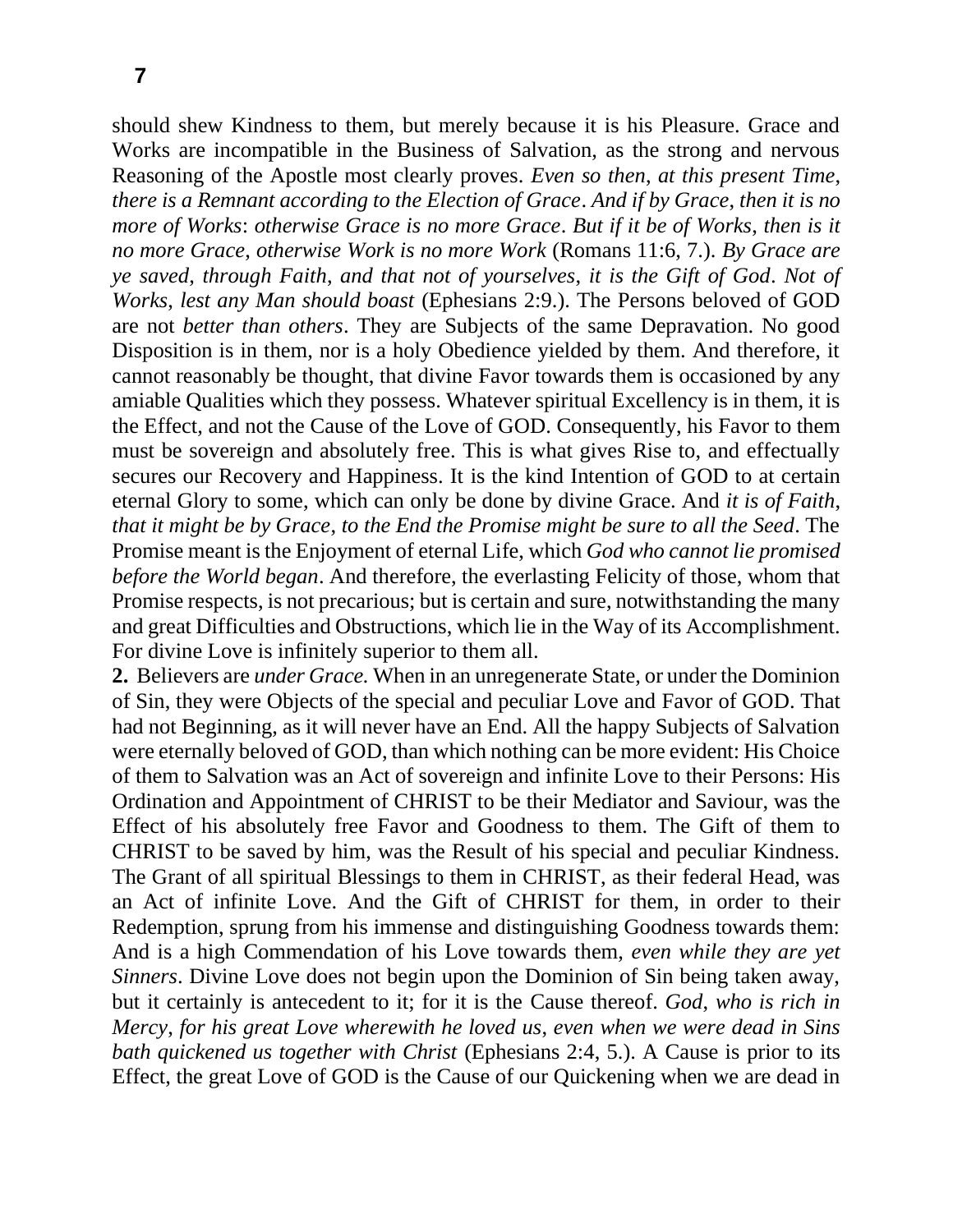Sin, and, therefore, even while we were under the Dominion of it, we were Objects of Divine Love.

That Grace, whereof Believers are Subjects, springs from Grace in the Heart of GOD towards them: Consequently, before the Being of Grace in them, they were interested in the Kindness, Grace and Mercy of GOD. From all which it is clear, that the Phrase, under Grace, is not to be understood of an Interest in the Love of GOD: That is evidently supposed; but it is not the Thing intended. The Import of the Phrase is, being under Grace *influentially*, which all shall be who are Objects of it. The powerful and effectual Influence of Divine Grace is meant. The Grace of GOD operates upon the whole Soul. The Understanding, the Will, and the Affections are under its Influence. And it fails not of effecting what it designs to produce in its Operations. It is impossible it should be frustrated of accomplishing that which it intends, in Favor of those upon whom it works. It enlightens the Mind, sanctifies the Will, and spiritualizes the Affections. If Divine Grace will *work*, nothing shall *let*, or prevent the Production of what it aims to effect. All its Purposes are formed by infinite Wisdom, and, therefore, none of its Intentions exceed the Extent of its Power. Equal it is unto all it undertakes for the Benefit of its Objects, consequently, it cannot be disappointed of attaining the wise and holy Ends it proposes to itself, in any of its Operations on the Souls of Men. The infinitely wise and almighty Agent meets with no Disappointment in the Works of Nature, and shall we imagine it is possible he may, in his Works of Grace? In those Works, his highest Glory is peculiarly concerned, and, therefore, at is most unreasonable, to think, that Divine Grace, is ineffectual in any of its benign Influences, on those who are the Objects of it. The Grace of GOD not only resolved to pardon Sin; but also to take away the reigning Power of it in the Heart, and in the Issue to expel it out of the Mind, which is absolutely necessary to complete Happiness. For no intelligent Creature can be perfectly happy, so long as he is the Subject of moral Impurity.

**3.** The Grace of GOD will effectually prevent the Dominion of Sin over those who are under it.

**(1.)** Sin dwells in them as an active Principle. Evil is ever present in Believers. Regenerating Grace takes not away the Being of Sin. Nor doth it alter its Nature, it remains what it was, as to its Nature before Regeneration, it is not less vile and abominable. No Change for the better takes Place therein upon the new Birth. And it is active in all the Powers of the Soul, the Mind, the Will, and the Affections. Sometimes it exerts itself with very great Strength and Violence, much to the Vexation, Sorrow and Affreightment of the Saints. It indisposes to Duty, interrupts in it, and prevents, in a great Measure, the spiritual Performance thereof often. Though regenerate Persons are dead to Sin, it is not dead in them. It is not disabled for Action. It can act, and does act constantly in Opposition to the gracious Principle, in the holy Thoughts, heavenly Desires, and spiritual Motions, which spring from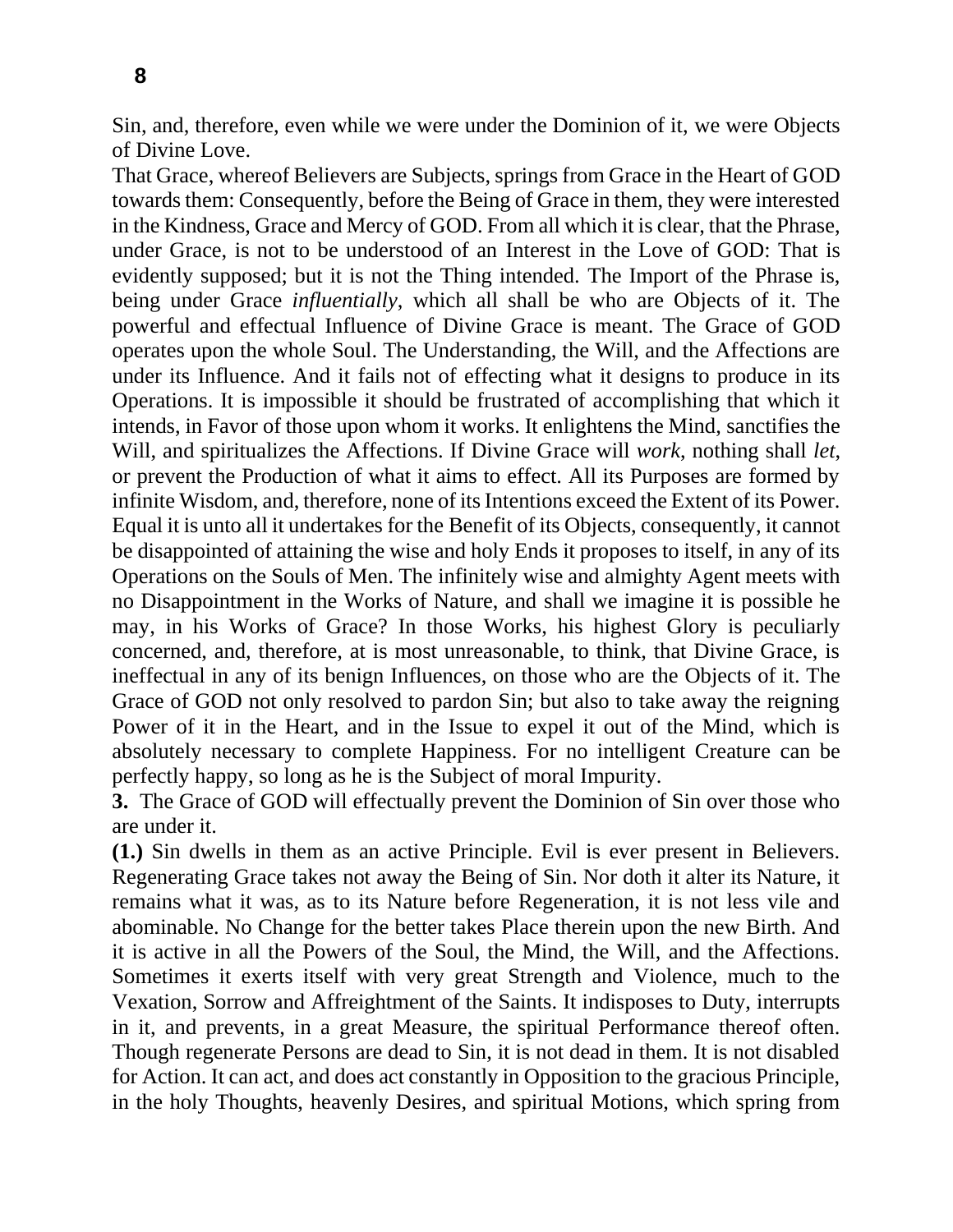that Principle, in the Mind, the Will, and the Affections. So that, a Believer is never wholly pure and holy in the Acting's of his Soul. The best of his Duties have an evil Tincture in them, by Reason of the perpetual Presence of Sin in him. His Meditations, Prayers, and all his other religious Services, even the most spiritual of them, are mixed, partly holy and partly unholy. Unto what Height so ever his Hatred of vain Thoughts is raised, in-dwelling Sin will produce them in his Soul, he cannot possibly prevent their Production. And though he abhors corrupt Desires, the Sin which is in him, is able to excite such in his Heart, and frequently does, to his great Sorrow and Grief. And though he detests evil Motions in his Affections, this corrupt Principle hath a Power of acting upon them, and too often ensnares and captivates them, to the Gratification of itself, and his inexpressible Grief.

**(2.)** The Dominion of Sin is taken away in Believers. Regenerating Grace deprives it of its Rule, though the Being of it is continued in the Soul. The Grace of GOD, in an immediate, instantaneous Manner, produces a holy, spiritual Principle in the Heart, which opposes Sin, by Reason whereof, it cannot exercise that Lordship over the Mind, which before it did. This Principle is a Spring of new Thoughts, new Desires, and new Motions, in the happy Subject of it. In-dwelling Sin now cannot prevent holy Conceptions, in the Understanding, spiritual Desires in the Will, nor heavenly Tendencies in the Affections, which it had a Power of doing, when it possessed Dominion over the Soul. That indeed opposes all the Acting's of this new Principle, and lusts against it perpetually; but it is not able to keep the Heart in Subjection to itself. Because that which *is born of the Spirit*, under his gracious Influence, causes the Soul to act in direct Opposition to the *Flesh*. And, therefore, though it wars and sometimes captivates, rule it does not. Evil is the Object of the Hatred and Aversion of the Soul, and Good is the Object of its Approbation and Choice. *It consents to the Law*, *that it is good*. *Delights in it*, *and serves it*. So long as Sin reigns in the Heart, there is no Abhorrence of Sin, as Sin, no Approbation of Holiness, nor Desires after a Conformity to the Law. Reigning Sin totally prevents the Subject of it, *serving* the Law of GOD. Believers, though *with the Flesh they serve the Law of Sin*: *With the Mind they serve the Law of God*.

**(3.)** Sin may gain a Prevalence in some particular Acts in the Conduct of a Believer, though it hath lost its Dominion over him. The Reign of Sin doth not consist in its Eruption into external Acts. For a Man who is under its Dominion, may conduct himself in a blameless Manner, in the Course of his Conversation, as the Apostle *Paul* did before his Conversion. A Person may be just, benevolent, compassionate, temperate, and modest in his Behavior, and deservedly gain the Esteem of those with whom he is conversant, and yet Sin may reign in him. And Sin may in some Instances break 364forth into external Acts, in one who is not under its Dominion, through an Interruption in the Exercise of Grace, Want of Watchfulness, the Power of Temptation, and the Treachery of Lust in his Heart. This is so evident, that I think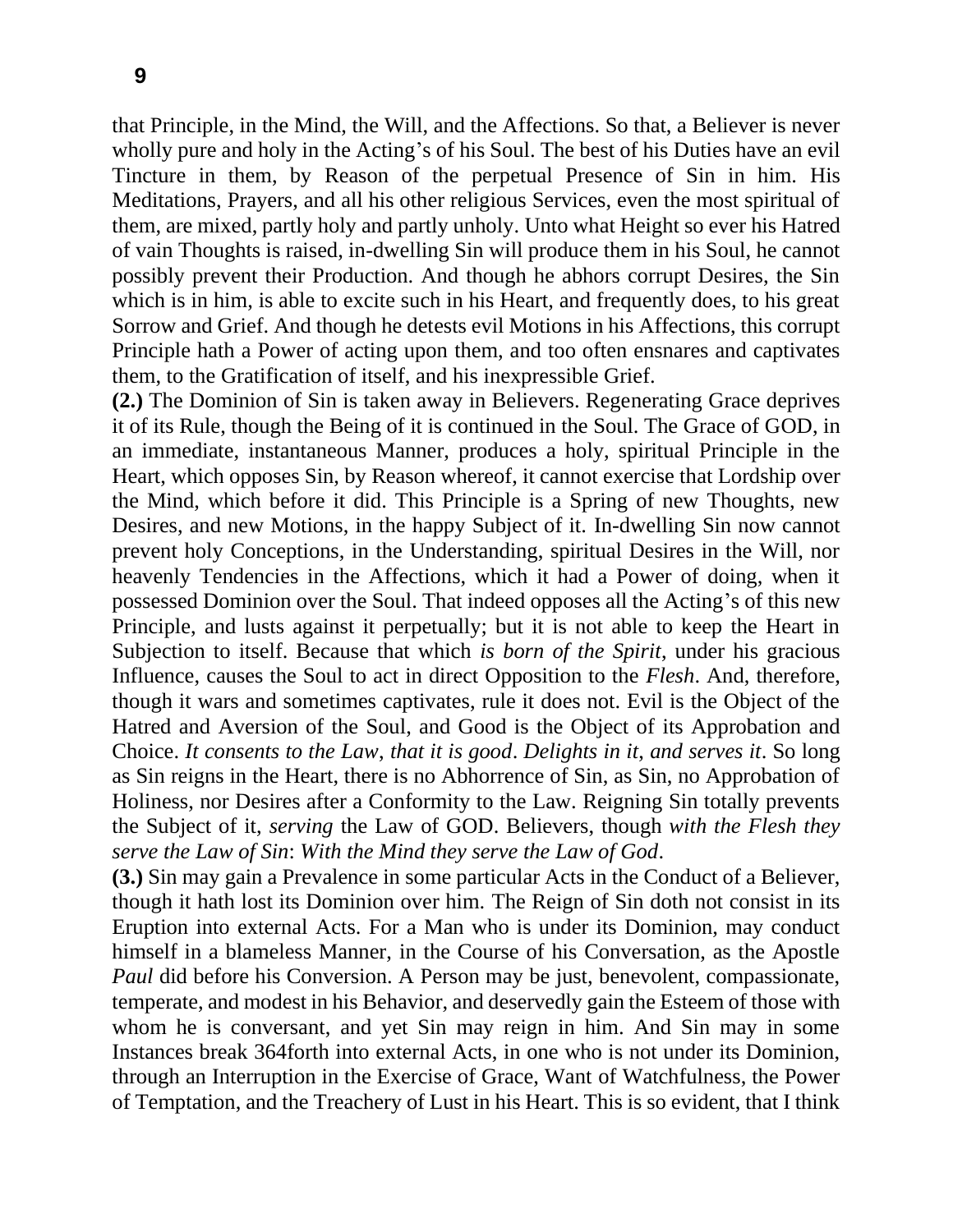it cannot be scrupled. We have the very same Proof of its Truth, as we have, that real Saints did exist. And, therefore, we must conclude, that the Dominion of Sin doth not consist in its Eruption into external Acts. Indeed, when it hath lost its Dominion, it breaks not forth in outward Acts, in the general Course of a Man's Behavior. But it may in particular *Acts*, unto the Shame, and deep Sorrow of one who is truly regenerate, and not under its reigning Power. This hath been the Case of some of the most eminent Saints, that ever lived in the World. The Consideration of which should cause us to be humble, and excite us to Prayer and Watchfulness over ourselves, lest Sin, which dwells in us, gain a Prevalence, in its opposite Acting's to Grace, and in its Solicitations to Evil. For, though Faith shall *not fail*, or become extinct, upon the Breaking forth of Sin into external Acts, through the Influence of Temptation, the Effects thereof will be such, as we shall have great Cause to lament all our Days.

**(4.)** Sin shall never recover Dominion over Believers. They are *ordained to everlasting Life*. Are *chosen to Salvation*, *through Sanctification of the Spirit*. Are *called by the God of all Grace unto his eternal Glory*. Are *begotten again to an Inheritance*, *which is incorruptible*, *undefiled*, *and that fadeth not away*, *referred in Heaven for them*. GOD chose them to complete Holiness, in his immediate Presence. Now, if Sin were to recover its Dominion over them, the gracious Intention of GOD concerning them, would be frustrated. His *Counsel would not stand*, nor his *Pleasure be accomplished*. To imagine which, is most unworthy of GOD. For, it is infinitely dishonorable to him, to conceive, that he forms Designs, which are not actually carried into Execution. Created Goodness may be disappointed of effecting all it intends, in Favor of its Objects; but it is impossible, that in created, infinite Goodness, should be prevented of performing in Favor of its Objects, what it designs concerning them, in any Instance, or in the least Degree.

**(5.)** The Influence of Divine Grace, which took away from Sin its reigning Power, will not suffer it to regain its Dominion. Almighty Power is at the Command of sovereign and infinite Love. That was exerted to produce a holy spiritual Principle in the Souls of Believers, by the Production of which, Sin loft its Rule, though its Being remains in the Heart. And as Omnipotence, at the Motion of infinite Love, put forth itself to infuse, or create a gracious Principle, it will preserve and maintain the Being of that Principle, whereby Sin will be prevented recovering that Command over the Powers of the Soul, which before it had, with what Violence so ever, it may act, under Temptation, For, the Being of Grace in the Heart, is that which frees from the reigning Power of Sin. So long therefore, as its Subsistence is maintained, Sin cannot rule the Mind, though it may war and captivate. Expel the gracious Principle it cannot, by its most violent Opposition to the Acting's thereof in the Believer, because there is a continual Influx of Divine Power to uphold and prevent its becoming extinct. As the most vigorous Acting's of Grace in the Saints expel not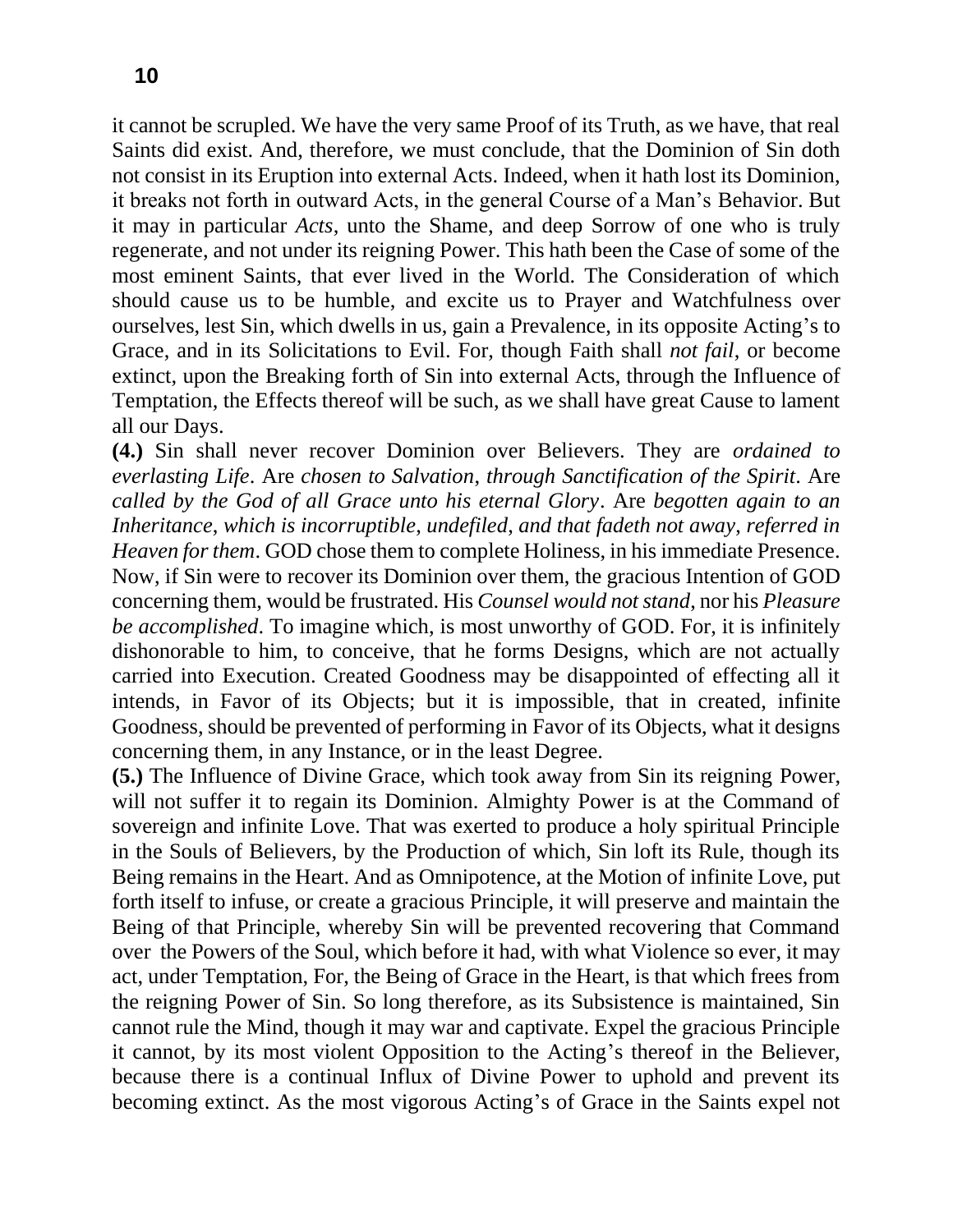Sin: So the most vigorous Acting's of Lust in them, expel not Grace. That gracious Influence which was effectual unto depriving Sin of its Dominion, cannot but be suffcient to prevent it recovering its lost Reign. And that Power which gave Being to Grace in the Heart, must certainly be sufficient to prevent its Extinction. And the Saints *shall kept by the Power of God*, *through Faith*, *unto Salvation*. The Dominion of Sin therefore, is gone forever in them. *It is absolutely irrecoverable*: Let Lust war as it may, Grace will be Conqueror.

**(6.)** And lastly, The Operations of Divine Grace upon Believers will never cease. If the GOD of all Grace should withdraw his Influence from the Saints, Sin would again rule in them. Grace in that Case would become extinct. But that he will never do. At the Time of Regeneration, he takes his People under the Conduct of his Grace, and they shall not be removed from under it. So long as he continues to love them, he will not fail to operate on them by his omnipotent Power for their Security. His Love to them is absolutely immutable. He *rests in his Love*. Because he loved them, therefore, he produced a holy Principle in them, whereby they became free from the Dominion of Sin. And they will eternally be under Grace *influentially*, by Reason they are interested in sovereign and infnite Love, which cannot abate nor change. The sensible Influence of Divine Grace, on the Souls of Believers, may be suspended for a Season. And when it is, their Graces are languid, and interrupted in their Exercise, and the carnal Part in them gains Strength. But even then, there is a secret imperceptible Influx of Divine Power, which preserves the Being of the gracious Principle in them, and prevents Sin recovering its Dominion in their Hearts. But a Cessation of the gracious Influence of GOD on the Souls of Believers will never be. As GOD will not cease to love, he will not cease to act in a powerful and effectual Manner, in the Minds of those who are the Objects of his Love. Grace in the Heart of GOD towards Believers will cause him to exert his infinite Power, to preserve the Being of Grace in their Hearts. Once under Grace, and always so. For nothing can possibly remove a Person from under Grace *influentially*, who hath once come under the Influence of it. Sin therefore shall never have Dominion over him.

### *Thus I have endeavored briefly to explain my Subject, from which some important Observations may be made.*

**Observ. I.** The Law is to be preached. Some have seemed shy of preaching the Law; but it ought to be done. There is a lawful, and an unlawful Use and Preaching of the Law. *The Law is good*, *if a Man use it lawfully*. It Is necessary to explain the legal Constitution, in the Extent and Spirituality of its Precepts. Proof should be given, that the Law respects not only external, but also internal Acts. Our Thoughts, Desires, and the Tendencies of our Affections. That it strictly prohibits all Vanity in the Mind, all Irregularity in the Will, and all Carnality in the Affections. That it requires perfect Purity of Heart, no less than unblemished and uninterrupted Obedience in Life. That the Enjoyment of Life is only to be expected, on the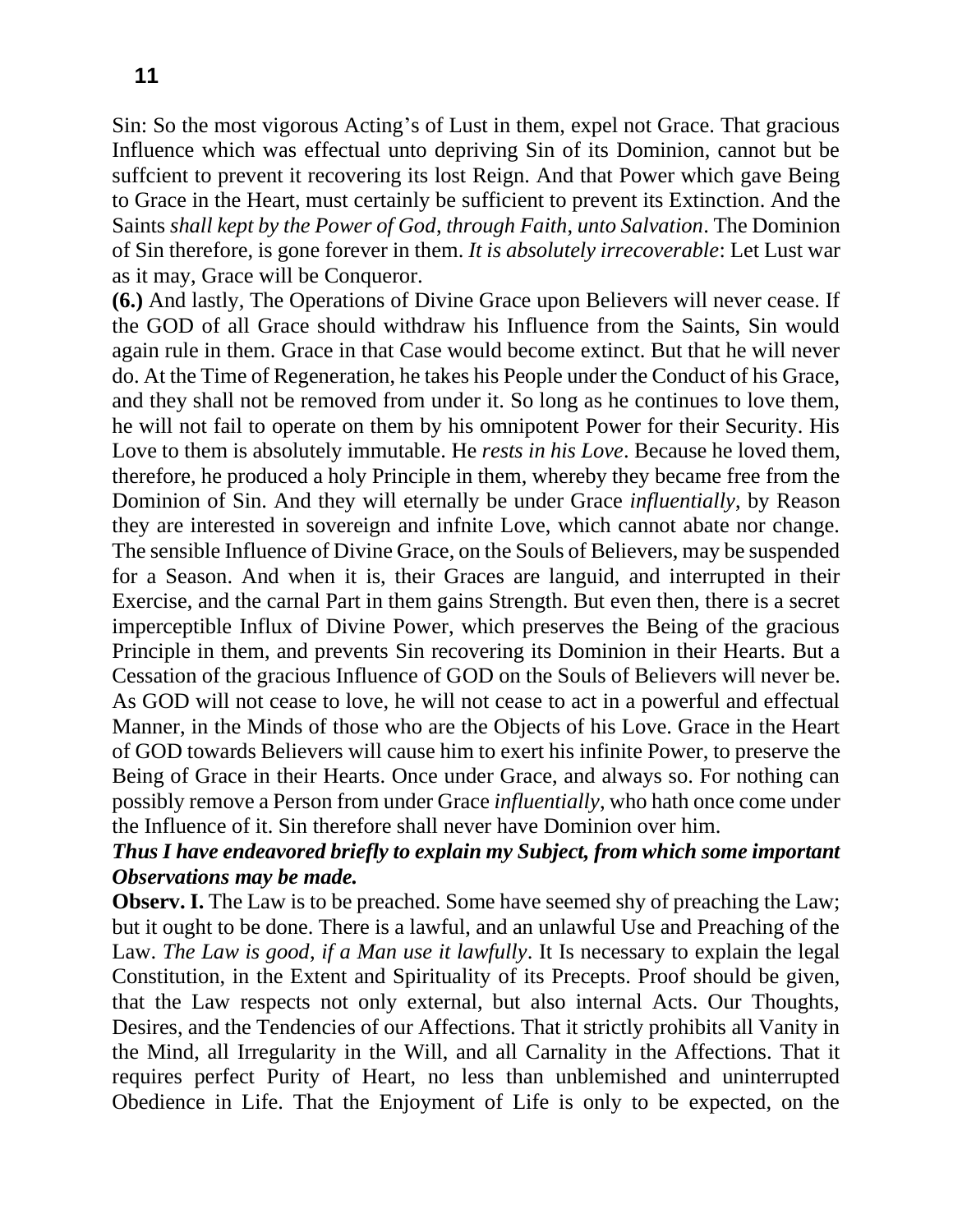Foundation of an universal Conformity to the preceptive Part of the Law, and that the want of such Conformity renders us worthy of Death. That as it is agreeable to the Goodness of GOD to promise Life, in Care of Obedience, it is becoming his Justice to threaten Disobedience with Death. The Law is to be preached to Sinners, in order to bring them to despair of obtaining Life by their own Works, until which they will not cordially embrace the Doctrine of Salvation by JESUS CHRIST. Unless a Man is convinced, that Happiness is unattainable by the Law, he will not stoop to the Grace of the Gospel. And the Law should be preached to Saints, in order to produce Gratitude in their Minds, for that great Salvation, which the Gospel is a clear Revelation of. In Proportion to that Acquaintance, which we have with the Doctrine of the Law, will the Sense of our Misery be, and by how much the greater that is, by so much the more shall we prize the Gospel.

**Observ. 2.** The final Perseverance of the Saints is certain. Their Conflicts with Sin which dwells in them are often sharp, and sometimes it gains Predominance in acting against the spiritual Part, but it shall never recover its Dominion. That being irrecoverable, Believers at no Time fall *totally*. A total Fall supposes, the Expulsion of Grace, and Sin's regaining its Reign in the Heart; which shall never be. They may fall *foully*, to the Dishonor of GOD, the Grieving of the Holy Spirit, and wounding of their own Souls. But the worst of the Saints Falls are not *total*. The Being of Grace continues in their Hearts, and that prevents Sin's Reign over them in its greatest Prevalence, as to some particular Acts. And therefore, there is sufficient Ground for Believers to triumph, even in their sharpest Conflicts with Sin. How violently so ever it may exert itself in Opposition to the gracious Principle, it will never be able to recover its lost Dominion. And consequently, the final Perseverance of the Saints, is not what may be, and which may not be, but it is certain and sure, notwithstanding their numerous Temptations, dangerous Snares, and the treacherous Lusts, which are in them.

**Observ. 3.** The Doctrine of the Grace of GOD is to be preached, for the Encouragement and Consolation of those who are mourning under a Sense of the Being and Power of Sin in them. They are the only Persons that have a Right to evangelical Consolation. Such who are insensible of their Guiltiness, Pollution and Misery, have no Title to that Consolation, which is provided in the Gospel. The absolute Freedom and Sovereignty of the Love of GOD, ought to be clearly explained, and solidly proved for the Comfort of the Saints, who sometimes mourn greatly under a deep Sense of their Unworthiness. Its Immutability should be demonstrated. And the glorious Designs of Divine Grace concerning Believers, must be unfolded, for the Confirmation of their Faith, and the Help of their Joy. They must be informed, that the Grace of GOD, eternally resolved upon their complete Deliverance from sin, and all its Consequences, and determined to make them perfectly holy and invariably happy for ever. And we must acquaint them that, as in